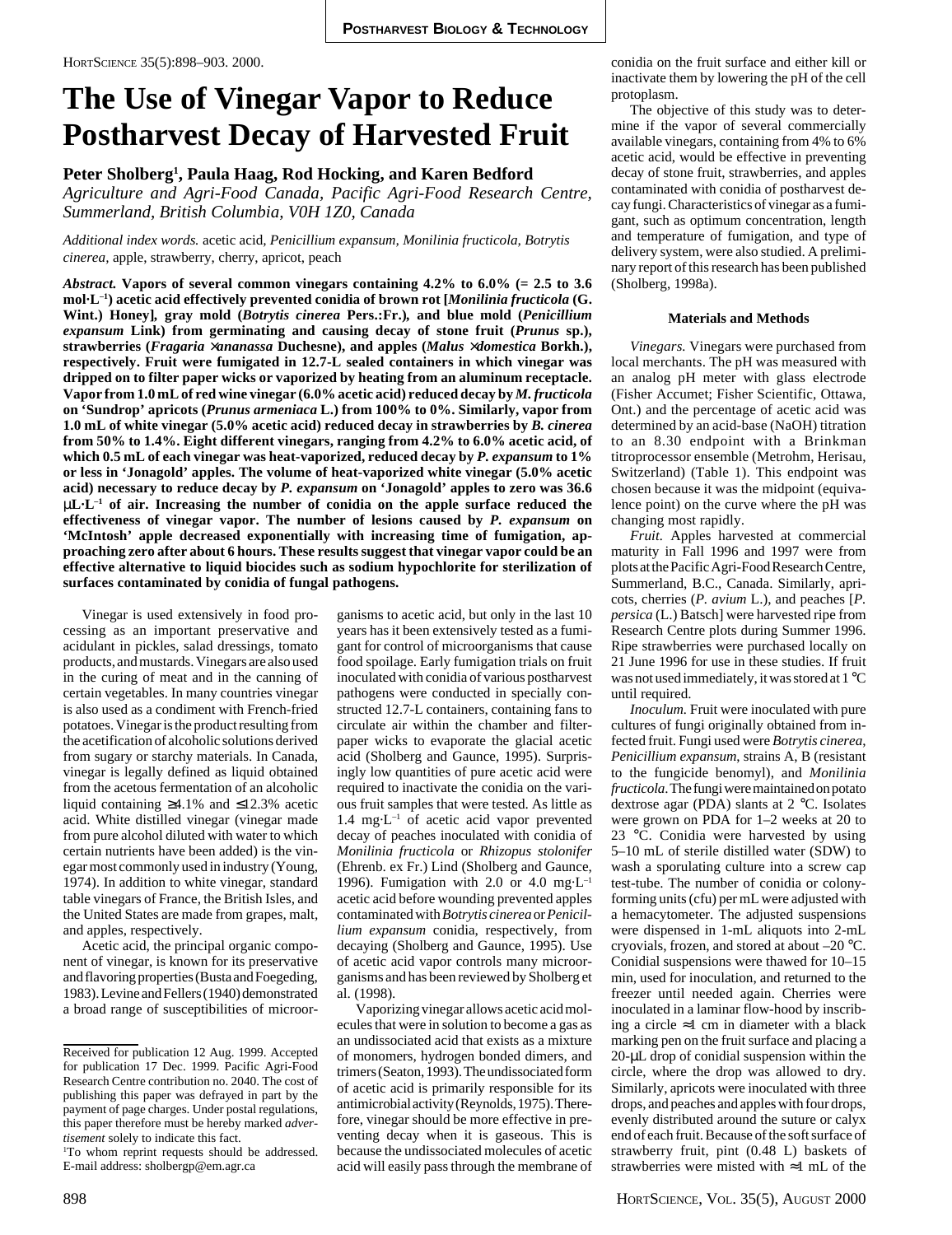conidial suspension. The suspension was allowed to thoroughly dry for at least 4 h before fruit were fumigated with vinegar or water vapor.

*Fumigation procedures.* Fruit were fumigated in three 12.7-L chambers made from large tin cans with 0.6-amp, 115-volt circulation fans attached to the lids, as previously described for acetic acid fumigation (Sholberg and Gaunce, 1995). Fumigation of stone fruit, strawberries, and the first series of apples were conducted with filter paper as wicks for evaporating vinegar or water in the chambers. This was achieved by injecting the liquid from a 1-cm sterile, disposable syringe into the sealed chamber through a rubber septum on to a #1 Whatman filter paper. The liquid evaporated in ≈5 min. Because of problems with incomplete evaporation of liquid from the filter paper, a new system was devised. The improved evaporator consisted of a machined aluminum rod, which was drilled to accommodate a 9.5-mm-diameter, 150-W cartridge heater (CIR No. 2012/120; Omega Engineering, Stamford, Conn.) (Fig. 1). The upper surface of the rod was machined to allow 1 mL of vinegar to be boiled off when the cartridge heater was connected to a 120-volt power source. The apparatus thus constructed was attached to the chamber lid, and liquid was placed in the aluminum evaporator via a sterile disposable syringe through a rubber septum. Placement and evaporation of the liquid and functioning of the evaporator were observed through a clear polycarbonate viewing port immediately above the aluminum receptacle. All of the liquid boiled off in <2 min of operation, with very little release of heat into the chamber. During boiling of the liquid, the enclosed circulation fan (Rotron Sprite SU2C1; Electrosonic, Vancouver, B.C.) was activated for 20 min to distribute vinegar vapor over the fruit surfaces in the chamber.

This system was used to conduct the rest of the fumigations described in this study, specifically, studies with apples inoculated with *P. expansum* to determine optimum vinegar concentration, and duration of fumigation, and to compare eight vinegars for efficacy in controlling decay. Fumigation studies were conducted at 20 °C, except for studies on the effect of temperature that were conducted at 1, 10, 20, and 25 °C.

*Evaluation of inactivation of conidia by fumigation with vinegar vapor.* All fruit except strawberries were wounded to a depth of ≈5 mm with a sterile glass rod (2 mm diameter) within the inscribed circles, and incubated at 20 °C in a temperature-controlled room (Conviron, Winnipeg, Man.). Stone fruit and strawberries were incubated for 3–5 d and apples for 5–7 d. Decay was evaluated by counting the number of decayed wounds on each fruit. For the study on fumigation duration, lesion diameter was measured.

*Statistical analysis.* A single fumigation was considered a replicate for the purposes of this study. Thus, each replicate of four apples with three or four lesions per fruit were counted to give the percentage of lesions infected. Each fumigation was repeated three or more times. Data were analyzed by the General Linear Models procedure (SAS Institute, Cary, N.C.), and, where proportions were involved, the data were arcsin-transformed. Means were separated by the Duncan's multiple range test when the analysis of variance showed statistical significance ( $P \le 0.05$ ). Nonlinear regression curves were fitted to data from studies on vinegar concentration and duration of fumigation for blue mold decay of apples, and appropriate equations derived by analysis provided by GraphPad Software (San Diego).

#### **Results**

*Acetic acid content and pH of several vinegars.* Vinegars used in this study originated from Canada, France, Italy, and the United States (Table 1). They varied in concentration of acetic acid, and similar vinegars often contained different concentrations. Apple cider vinegar had the highest concentration of acetic acid (6.0%) of all the vinegars, although its label reported a concentration of 5.7%. The vinegars never varied by more than 0.4% acetic acid between reported and actual concentrations, and most varied by <0.2%. Malt vinegar had the highest pH (3.4) and white vinegar the lowest pH (2.8) of the 11 vinegars evaluated. The mean pH of the vinegars was 3.1 with a standard deviation of 0.2.

*Vinegar vapor for control of fruit decay.* Vinegar vapor at 20 °C destroyed conidia of *M. fructicola* on apricots and cherries, as evidenced by zero decay in 'Sundrop' apricot and 'Sweetheart' cherry fruit vs. 100% decay in nontreated fruit (Fig. 2). Vinegar vapor also reduced brown rot to very low levels in both 'Harbrite' and 'Red Haven' peaches compared to 100% brown rot in the controls.

Table 1. Country of origin, pH, and acetic acid content of vinegars used for fumigation of fruit.

|               | Country of origin    |     | Acetic acid $(\% )$ |          |
|---------------|----------------------|-----|---------------------|----------|
| Vinegar       |                      | pН  | Tested              | On label |
| Apple cider A | Canada               | 3.1 | 5.2                 | 5.0      |
| Apple cider B | Canada               | 3.0 | 6.0                 | 5.7      |
| Balsamic A    | Italy                | 3.2 | 5.6                 | 6.0      |
| Balsamic B    | Canada               | 3.1 | 5.8                 | 6.0      |
| Brown rice    | <b>United States</b> | 3.0 | 4.1                 | 4.2      |
| Malt          | Canada               | 3.4 | 5.1                 | 5.0      |
| Raspberry     | France               | 3.1 | 6.0                 | 6.0      |
| Red wine A    | Canada               | 2.9 | 5.0                 | 5.0      |
| Red wine B    | <b>United States</b> | 3.1 | 5.8                 | 6.0      |
| White wine    | Canada               | 2.9 | 5.0                 | 5.0      |
| White         | Canada               | 2.8 | 5.1                 | 5.0      |



Fig. 1. Schematic diagram of the improved fumigation chamber. Lid and wiring are removed for clarity.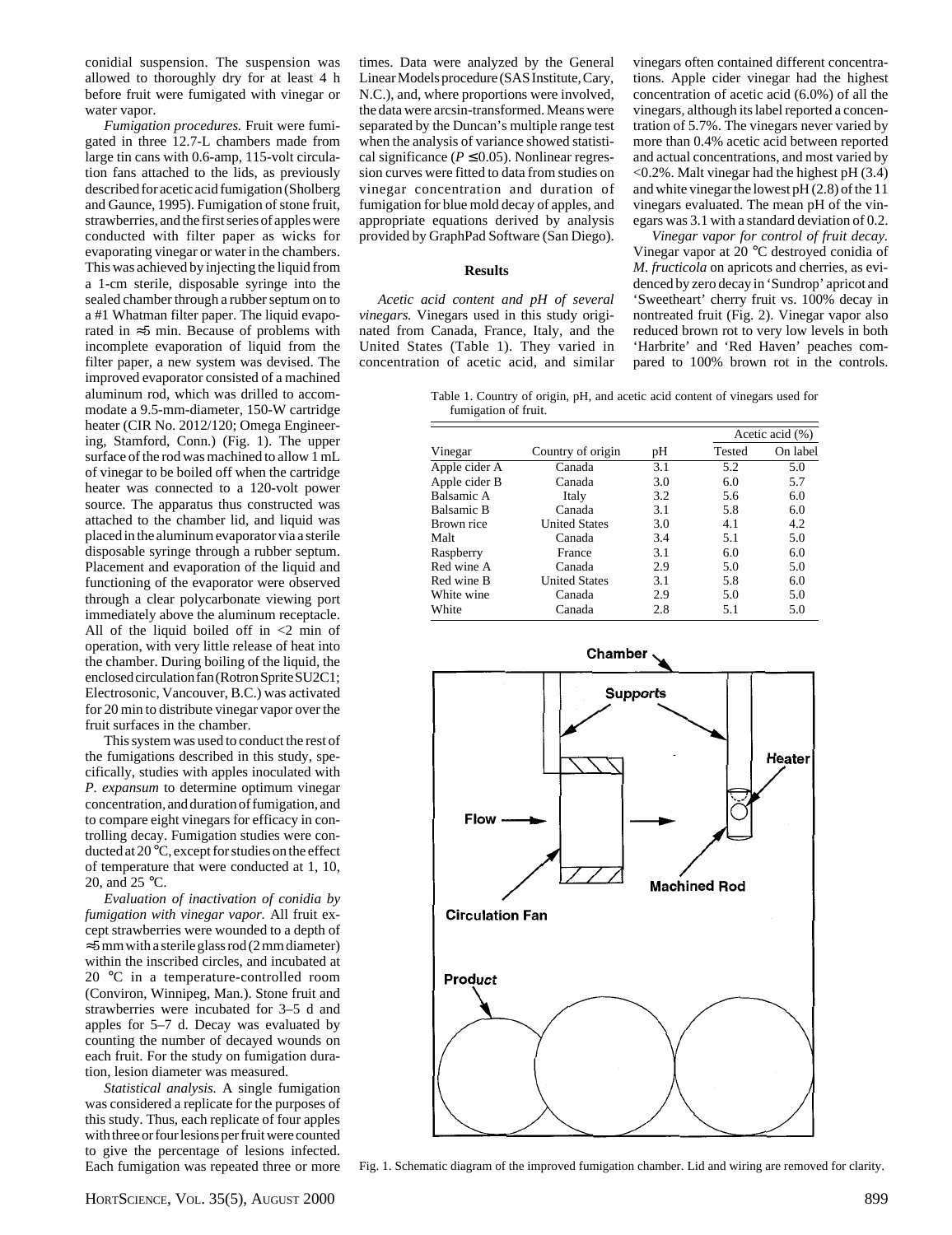Although the apricots and peaches used in these trials were very ripe, there were no signs of phytotoxicity, such as browning observed on treated fruit (Fig. 3).

White vinegar vapor (1 mL for 16 h) was the most effective treatment for strawberries inoculated with conidia of *B. cinerea*  $(1 \times 10^3)$ cfu/mL), reducing decay from 50% (control) to 1.4% (Table 2). Fumigations with higher concentrations of vinegar for shorter periods of time were not as effective. Although determined without the aid of rigorous sensory tests, strawberries treated with vinegar were indistinguishable from healthy fruit in flavor and appearance.

White vinegar vapor reduced blue mold decay to zero in 'Golden Delicious', 'Delicious', and 'Spartan' apples (Fig. 4). Balsamic vinegar was not as effective as white vinegar, but was more effective than the water vapor control in three of the four apple cultivars. The vinegars did not injure the fruit or result in a vinegar taste if they were allowed to aerate for 10–30 min before tasting.

*Effect of spore number, fumigation time, and vinegar concentration.* In general, vinegar vapor was most effective in reducing decay when few *P. expansum* conidia were present and became less effective as the number of conidia increased (Fig. 5). Vinegar vapor controlled decay when fruit were inoculated with 1000 conidia/mL but was ineffective when 1 million conidia/mL were used.

The size of lesions on 'McIntosh' apples contaminatedwith 105 cfu/mL of *P. expansum* strain A and fumigated with white vinegar vapor decreased exponentially with time of fumigation, reaching zero after  $\approx$ 6 h (Fig. 6). The nonlinear regression curve fitted to the data points had an  $r^2$  value of 0.86. The curve is described by the following equation:

$$
Y = start e^{kx} \qquad [1]
$$

where start = 23.94 mm,  $k = -0.7947$ ,  $x =$ fumigation time (h), and  $Y =$  lesion diameter at time x.

The quantity of vinegar vapor/L of air needed to reduce decay by *P. expansum* on apples was calculated from a dose-response (variable slope) curve generated by plotting percentage decayed blue mold lesions against vinegar volume (Fig. 7). The nonlinear regression curve had an  $r^2$  of 0.75. The equation for this curve is as follows:

 $Y = B + (T - B) / 1 + 10^{\text{(log ECS0 - X) Hill slope}}$  [2]

where  $Y =$  percentage decayed lesions,  $B =$  $13.5, T = 82.8, LogEC50 = 2.366, HillSlope =$  $-14.44$ , and  $X =$  logarithm of vinegar concentration. Thus, the EC50 value (volume that will reduce the number of decayed lesions by 50%) was estimated to be 18.3  $\mu$ L·L<sup>-1</sup> of air, assuming complete vaporization of acetic acid. Doubling this value to 36.6  $\mu$ L·L<sup>-1</sup> of air almost completely controlled decay with white vinegar containing 5% acetic acid.

The results of studies on the effect of vaporized vinegar at 1, 10, 20, and 25 °C on 'McIntosh' apples were extremely variable. Generally, vinegar vapor was more effective at 20 and 25 °C than at 1 and 10 °C. For



Fig. 2. Control of stone fruit brown rot by vinegar vapor. 'Skaha' and 'Sundrop' apricots, 'Bing' and 'Sweetheart' cherries, and 'Harbrite' and 'Redhaven' peaches were inoculated with 20-µL drops of a conidial suspension of *M. fructicola* ( $1 \times 10^5$  cfu/mL), fumigated for 17 h with 1 mL water or vinegar, wounded with a glass rod and incubated at 20 °C for 5 d after which percentage of decayed wounds were recorded. Each treatment or fumigation was replicated three times.



Fig. 3. Control of apricot brown rot by vinegar vapor. Apricots were inoculated with 20-µL drops of a conidial suspension of *M. fructicola*  $(1 \times 10^5 \text{ c} \text{fu/mL})$ , fumigated for 16 h with 1 mL of red wine vinegar or water, wounded with a glass rod and incubated at 20 °C for 5 d. (**left**) treated with vinegar, (**right**) treated with water. Note the absence of decay and phytotoxicity on the vinegar-treated apricot.

Table 2. Effect of vinegar or water at 20  $\rm{^{\circ}C}$  on conidia of *B. cinerea* ( $1 \times 10^{3}$  cfu/mL) contaminating strawberries.

| Type of vinegar | Amount vaporized (mL) | Duration of fumigation (h) | Fruit decayed <sup><math>2</math></sup> (%) |
|-----------------|-----------------------|----------------------------|---------------------------------------------|
| Water (control) | 1.0                   | 0.5                        | $50.0$ ab                                   |
| White           | 1.0                   | 0.5                        | 63.9 a                                      |
| White           | 3.0 <sup>y</sup>      | 0.5                        | 12.5 <sub>bc</sub>                          |
| White           | 1.0                   | 16.0                       | 1.4c                                        |
| White wine      | 3.0 <sup>y</sup>      | 0.5                        | 58.7 a                                      |
|                 |                       |                            |                                             |

z Data were arcsin transformed prior to analysis of variance. Numbers are the means of three replications. Means separation by Duncan's multiple range test,  $P \le 0.05$ .

y Not all the vinegar evaporated from the filter paper wicks.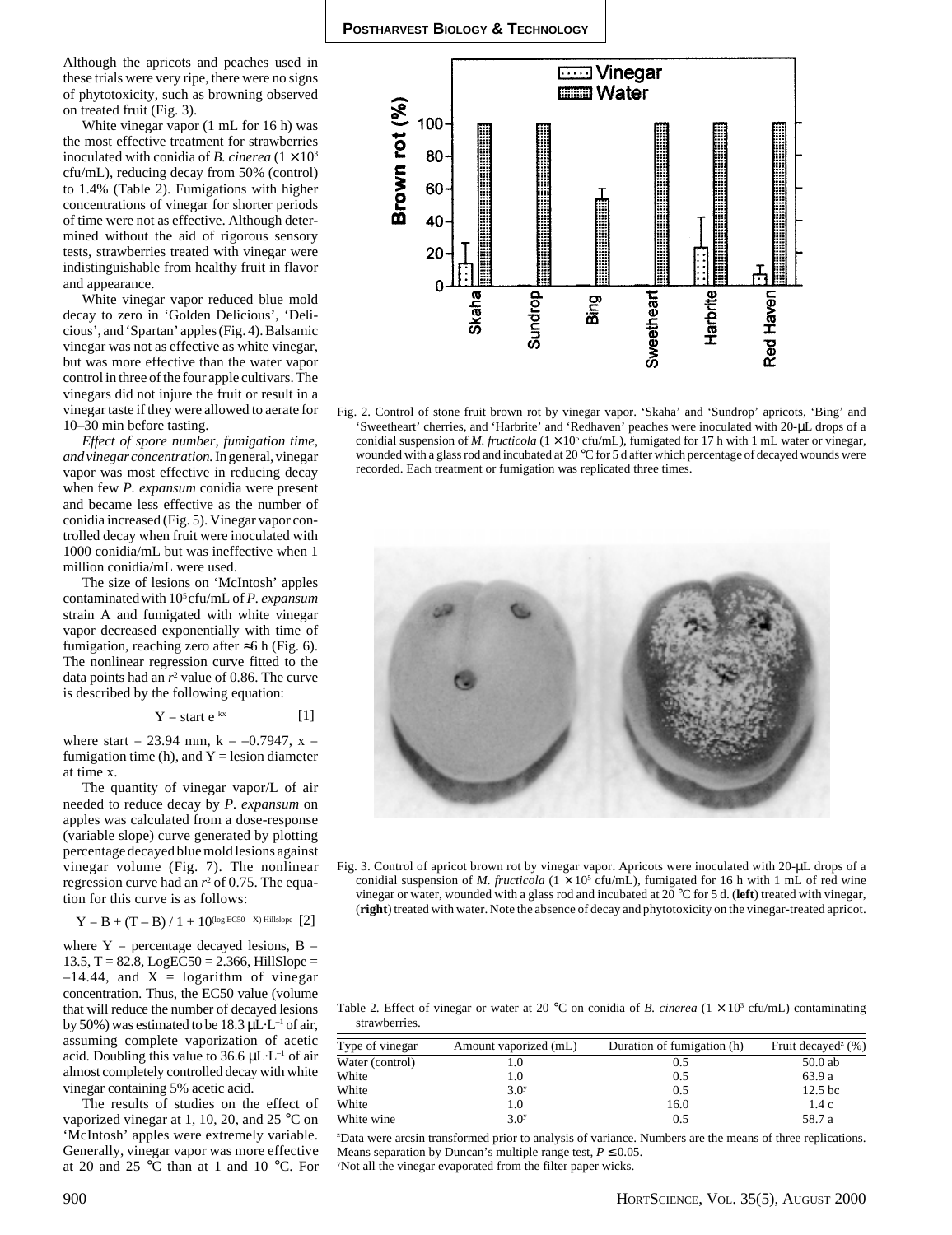



Fig. 4. Control of blue mold decay of apple by vinegar vapor. 'Golden Delicious', 'Jonagold', 'Red Delicious', and 'Spartan' fruit were inoculated with 20- $\mu$ L drops of benomyl-resistant *P. expansum* ( $1 \times 10^6$  cfu/mL), and fumigated with 3-mL quantities of balsamic, white vinegar, or water for 90 min. The apples were wounded with a glass rod, and incubated at 20 °C for 6 d after which percentage of lesions with blue mold was recorded.

Fig. 5. Effect of number of *P. expansum* conidia on fruit on control of blue mold by vinegar vapor. 'Jonagold' apples were inoculated with 20-µL drops of conidial suspensions containing  $1 \times 10^3$ ,  $1 \times 10^4$ , and  $1 \times 10^6$  cfu/mL of *P*. *expansum,* fumigated with 3 mL of white vinegar for 30 min, wounded with a glass rod, and incubated at 20 °C for 6 d after which percentage of lesions with blue mold was recorded.



Fig. 6. Effect of duration of fumigation with vinegar on control of *P. expansum* on 'McIntosh' apples. Fruit were inoculated with 20-µL drops of *P.*  $expansum (1 \times 10^5 \text{ cftu/mL})$  and fumigated with 0.5 mL heat-vaporized white vinegar for 0.5–17 h. The apples were wounded with a glass rod, and incubated at 20 °C for 7 d, at which time rot diameters were recorded. Lesion diameters were plotted against fumigation duration. A nonlinear regression curve for an inverted exponential growth curve fit the data best having an *R*<sup>2</sup> value of 0.86. Each fumigation duration was replicated three times and each data point represents the mean of 12 lesion diameters.



Fig. 7. Effect of volume of vinegar on control of blue mold decay. 'Jonagold' apples were inoculated with 20- $\mu$ L drops of *P. expansum* ( $1 \times 10^5$  cfu/mL), fumigated with 0 to 500 µL of heat-vaporized white vinegar for 17 h, wounded with a glass rod, and incubated at 20 °C for 6 d, at which time percentage lesions with blue mold decay were recorded. Data were plotted against vinegar volume. A nonlinear regression dose-response curve was fitted to the data, yielding an  $R^2$  value of 0.75. Each fumigation volume was replicated three times.

example, when 300 µL of white vinegar was vaporized at 10 °C, 96% of the lesions decayed vs. 33%, and 31% at 20 and 25 °C, respectively.

*Vinegar type and method of delivery of vapor.* Nine different vinegars were compared in a trial where vinegar was evaporated from filter paper wick or vaporized by boiling. Vinegars evaporated off filter paper were variable in their effectiveness for control of blue mold on apples and only white vinegar reduced decay to an acceptable level (Table 3). Red wine, balsamic, raspberry, and brown rice vinegars reduced decay but allowed an average of 21% decay. However, all the

HORTSCIENCE, VOL. 35(5), AUGUST 2000 901

vinegars, when heat vaporized, were effective in reducing decay to 1% or less compared to 92% in the control (Fig. 8). Furthermore, none of the vaporized vinegars caused any phytotoxicity to the apples.

#### **Discussion**

Vinegar vapor, regardless of its source, effectively inactivated conidia of several decaycausing fungi on several different fruits. However, a significant quantity of the vinegar had to be evaporated to obtain effective sterilization of fruit surfaces when compared with glacial acetic acid. For example, Sholberg and Gaunce (1995) showed that  $2.5 \mu L \cdot L^{-1}$  of glacial acetic acid in air totally prevented decay by *P.* expansum (1×10<sup>5</sup> cfu/mL) on 'Spartan' apples at 20 °C, whereas ≈35  $\mu$ L·L<sup>-1</sup> of white vinegar was required (Fig. 7) to achieve the same effect. Thus, glacial acetic acid was roughly 14 times as effective as vinegar containing 5% acetic acid. Therefore control of decay is proportional to the acetic acid content.

Although vinegar is not as effective as glacial acetic acid, it has several advantages that could make it an important antimicrobial vapor for use in controlling postharvest decay. Important considerations are its safety, low phytotoxicity, antimicrobial spectrum,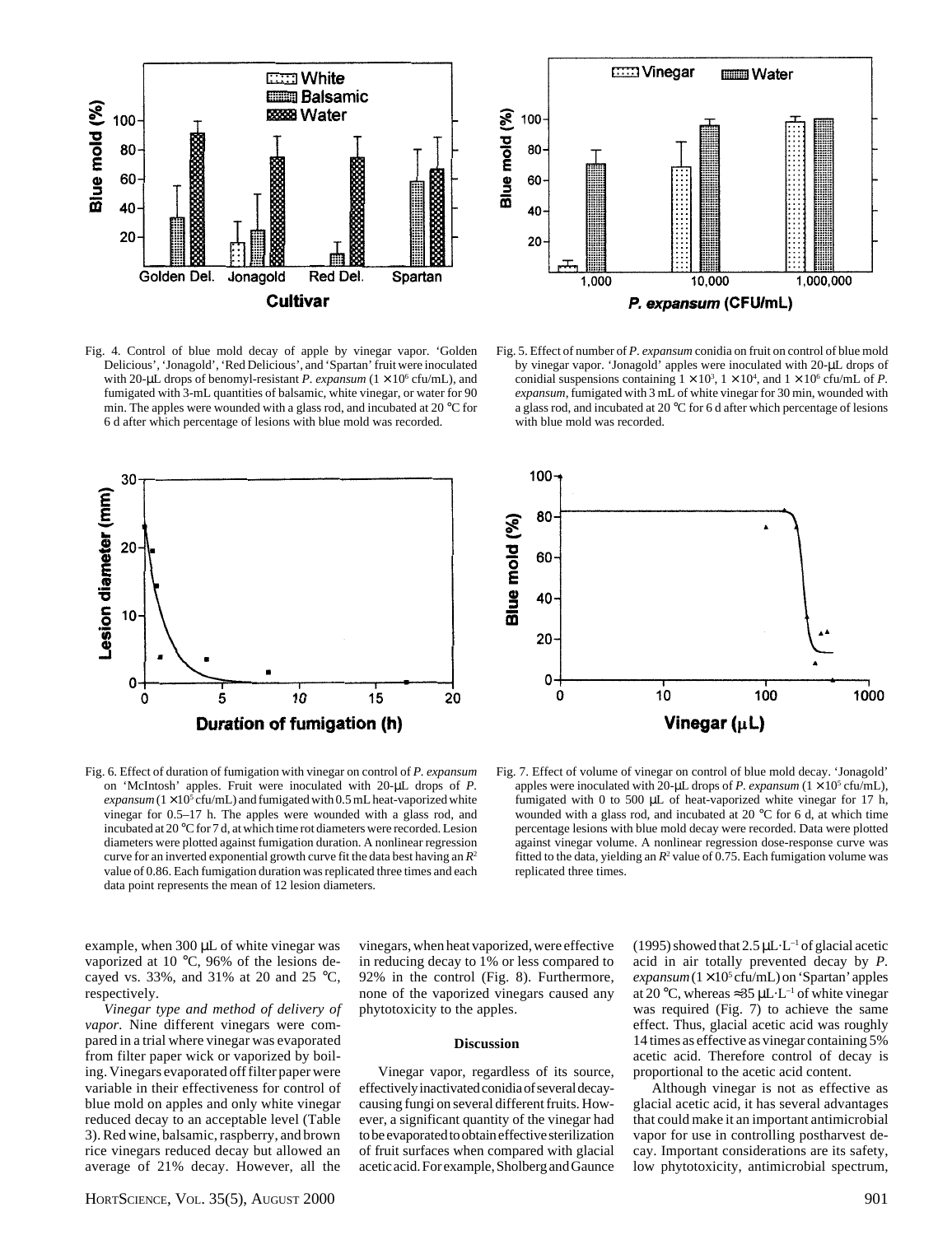Table 3. Effects of fumigation with vinegar on decay of 'Jonagold' apple lesions after inoculation with *P. expansum* at 20 °C.

|                 | Decayed lesions (%)                       |                                   |  |  |
|-----------------|-------------------------------------------|-----------------------------------|--|--|
|                 | Solution (3.0 mL)                         | Solution (0.5 mL)                 |  |  |
| Solution        | evaporated from filter-paper <sup>2</sup> | vaporized by boiling <sup>y</sup> |  |  |
| Water (control) | $66.9$ ab <sup>x</sup>                    | 91.6 a                            |  |  |
| White wine      | 71.3 a                                    | 0.0 <sub>b</sub>                  |  |  |
| Malt            | 52.1 abc                                  | 0.0 <sub>b</sub>                  |  |  |
| Apple cider     | $40.9$ bcd                                | 1.0 <sub>b</sub>                  |  |  |
| Red wine        | 32.5 cd                                   | 0.0 <sub>b</sub>                  |  |  |
| <b>Balsamic</b> | $28.9$ cd                                 | 0.0 <sub>b</sub>                  |  |  |
| Raspberry       | 22.9d                                     | 0.0 <sub>b</sub>                  |  |  |
| Brown rice      | 20.8 <sub>d</sub>                         | 1.0 <sub>b</sub>                  |  |  |
| White           | 2.8e                                      | 0.0 <sub>b</sub>                  |  |  |

z Vinegar or water was dripped on to a filter paper wick in a sealed chamber and evaporated for 30 min at 20 °C. The filter paper remained damp after the fumigation indicating that not all the vinegar evaporated.

y Vinegar or water was dripped into an aluminum receptacle, vaporized by heat for 2 min and left for 17 h in a sealed chamber at 20 °C.

 $x$ Mean separations within columns by Duncan's multiple range test,  $P \le 0.05$ .



Fig. 8. Effect of type of vinegar on control of apple blue mold. 'McIntosh' apples were inoculated with 20-µL drops of *P. expansum*  $(1 \times 10^5 \text{ c}$ fu/mL), fumigated with 0.5 mL of heat-vaporized apple cider (**top left**), red wine (**top right**), white (**bottom left**), or water (**bottom right**), for 17 h, wounded with a glass rod, and incubated at 20 °C for 7 d. Note the absence of any signs of decay or phytotoxicity on the vinegar-treated fruit vs. the severely decayed lesions on the water-treated one.

and its ability as a gas to reach parts of the fruit surface inaccessible to liquids. In the vapor form it is not explosive at the amounts used in this study, poses minimal danger to workers or animals, and could be used by a person with very little technical training. Conversely, glacial acetic acid and other shortchain acids in the vapor form can be extremely phytotoxic (Sholberg, 1998b). Use of acetic acid on apricots and peaches is severely limited because concentrations as low as  $2.5 \mu L \cdot L^{-1}$ caused brown streaks on the fruit surfaces (Sholberg and Gaunce, 1996). In these trials, we did not observe phytotoxicity on either apricots or peaches fumigated with vinegar.

The antimicrobial spectrum of acetic acid is much wider than the four fungi against which it was tested. Vinegar is known to be effective against most microorganisms except for acetic, lactic, and butyric acid bacteria which are markedly tolerant to acetic acid (Baird-Parker, 1980; Doores, 1993). These organisms are not fruit pathogens, and in general, are not human pathogens. However, acetic acid vapor will inhibit bacteria such as *Salmonella typhimurium* (Leoffler) Castellani and Chalmers*, Escherichia coli* 0157:H7 (Migula) Castellani and Chalmers, and *Listeria monocytogenes* (Murray et al.) Pirie (Delaquis et al., 1999). Perhaps vinegar vapor might also reduce the number of these bacteria and other fecal-derived bacteria that occasionally contaminate the surface of fruit. Finally, as a fumigant, vinegar will penetrate areas of the fruit that are not reached by liquids such as chlorinated or ozonated water. Furthermore, fruit can be fumigated in the container in a sealed chamber or room without handling and potentially bruising or injuring the fruit.

The effectiveness of vinegar vapor can be improved in several ways. As was discovered in these studies, the vinegar must be completely evaporated for optimum effectiveness. When filter-paper was used for evaporation, much of the vinegar remained in the paper, resulting in poor efficiency (Table 3). Evaporating the vinegar by quickly heating it to boiling resulted in much more reproducible results with significantly lower quantities of vinegar.

The fumigation had to be at least 6 h (Fig. 6), leading to fumigations of 17 h because the chamber was kept sealed overnight. This appears to be the optimal duration for commercial use because the produce could be left overnight and the fumigation chamber opened the next morning. If the correct amount of vinegar were used for fumigation, little if any vinegar vapor would remain in the room because it would be completely absorbed by the produce.

Vinegar vapor was more effective at 20 than 10 °C although it still provided good control at 10 °C. Further research must be conducted on the effect of temperature because in this study variability was extremely high at each temperature in all the replicates. However, as with acetic acid, which was effective at 2 °C in repeated trials on table grapes (*Vitis vinifera* L.) for control of *Botrytis cinerea* and *Penicillium* sp. (Sholberg et al., 1996), vinegar should be effective at ambient harvest temperatures as well as at refrigerated storage temperatures.

The number of conidia on the fruit surface also influenced the degree of control vinegar vapor provided. Vinegar was very effective when the number of conidia on the fruit surface was 1000 cfu/mL. A similar effect was found for acetic acid vapor used to fumigate 'McIntosh' apples (Sholberg and Gaunce, 1995). This implies that any sanitation procedures that keep the inoculum low will allow for more effective fumigation with vinegar.

Finally, the concentration of acetic acid in the vinegar could be increased. The 11 most common vinegars tested contained from 4% to 6% acetic acid. A concentrated vinegar (up to 10% to 12.5% acetic acid) can be obtained in the production of distilled vinegar by suitable adjustment of the alcohol and acid content of a denatured vinegar stock (Young, 1974). Vinegars with higher concentrations of acetic acid could be made available by vinegar manufacturers if the demand for them were sufficient. According to Canadian law, vinegars containing up to 12.3% acetic acid can be sold legally. Such vinegars would probably provide the same effectiveness at half the volume that was found effective in these trials.

These preliminary studies indicate that fumigation with vinegar vapor prevents fruit decay and could become an important alternative to liquid sterilants such as sodium hypochlorite. More research is needed on the acetic acid concentration of vinegar vapor to determine required levels for decay control. This could be done by sampling the vapor and determining the concentration either with a